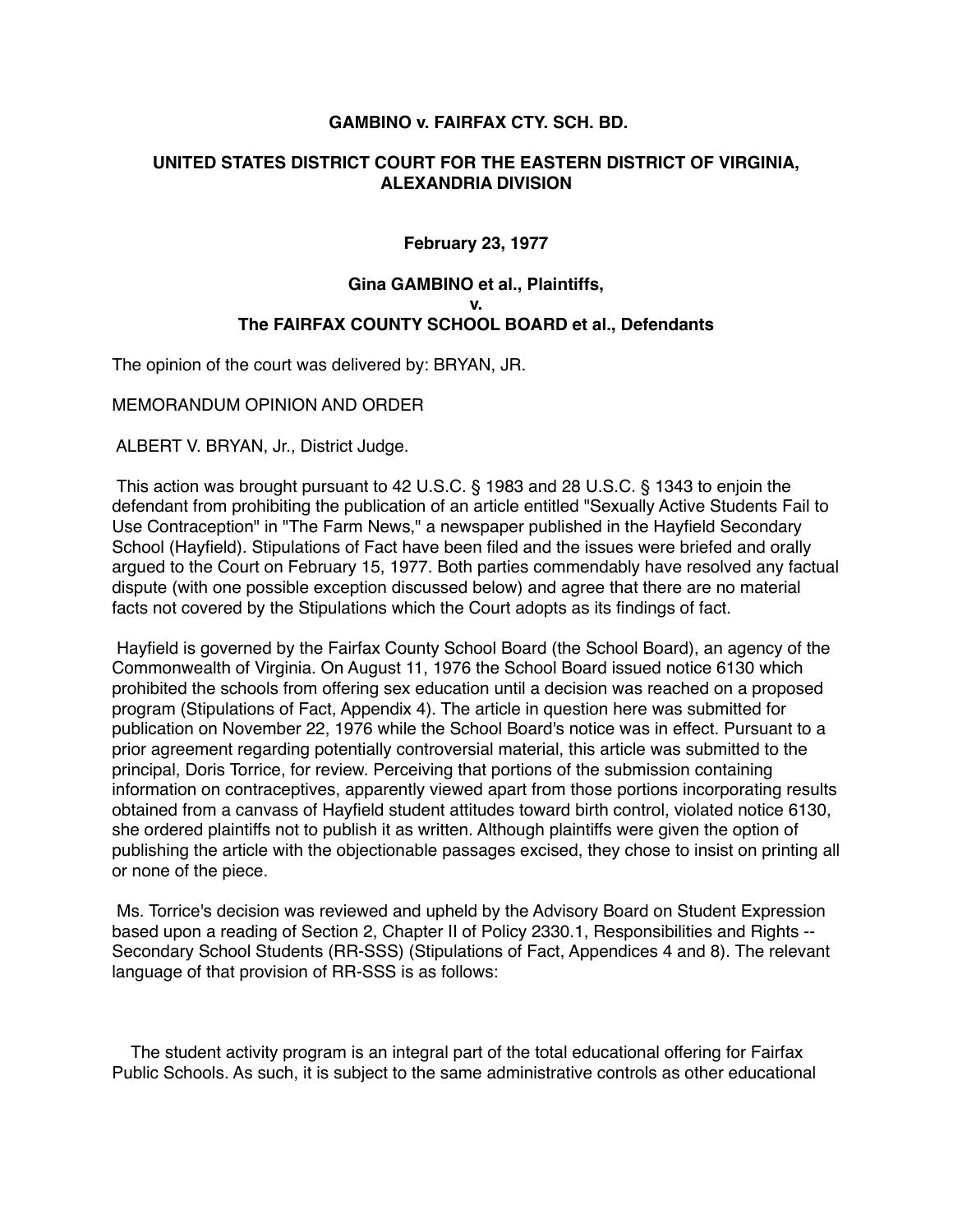programs. . . . All student activities . . . shall meet the following guidelines: . .. B. Student activities shall relate generally to the school program and not interfere with school operation.

The Farm News, being a school publication, is a student activity.

 The action of the Advisory Board was sustained by the Division Superintendent of the Fairfax County Public Schools and by the School Board. A few days before hearing plaintiffs' appeal, the School Board adopted Regulation 6131 approving a sex education program but specifically proscribing birth control as a subject of that program (Stipulations of Fact, Appendix 6(B)). As noted above, The Farm News is a student activity. Some staff members are enrolled in Journalism and receive academic credit for their work on the paper (Stipulations of Fact, Appendix 1). Other staff members work on the paper as an extracurricular activity. The paper is written and edited in the school during school hours and at the homes of the participants. Revenues are generated from advertising, allocations by the School Board, sales of individual issues, and student subscriptions. This latter source involves a tie-in with the school yearbook, i.e., no student may receive the yearbook unless he also subscribes to the newspaper. In the year 1975-76 (which the Court treats as typical) those sources yielded the following amounts: Advertising \$ 783.48 School Board allocation 1,000.00 Individual sales 148.58 Subscriptions 1,852.00

 Additionally, the faculty advisor provided to supervise the paper was paid a salary supplement of \$1,225.00. Copies of the newspaper usually are distributed to student subscribers in homeroom.

 As the Court views it, this case turns upon one issue -- whether The Farm News is a publication protected by the First Amendment. The authority of the School Board to determine course content in the school curriculum is not questioned. Nor is there any contention that the content of the article would fall outside the limits of First Amendment freedom if the newspaper otherwise is protected. In fact, upon an actual reading of the article, the Court is surprised at its innocuousness and that it could spawn the controversy at hand. \*fn1" Nevertheless, the defendants have perceived sufficient danger in the publication to warrant judicial resolution of the problem. Defendants also recognize that if the newspaper is found to be a First Amendment forum the regulations pursuant to which this suppression was undertaken are open to serious question under the principles established in Nitzberg v. Parks, 525 F.2d 378 (4th Cir. 1975); Baughman v. Freienmuth, 478 F.2d 1345 (4th Cir. 1973); and Quarterman v. Byrd, 453 F.2d 54 (4th Cir. 1971).

 The defendants rely on the contention that The Farm News is not a public forum entitled to First Amendment protection. They argue that the newspaper is essentially an "in-house" organ of the school system, or alternatively that the students in Hayfield are a "captive audience," rendering the publication subject to reasonable regulation.

 While the state may have a particular proprietary interest in a publication that legitimately precludes it from being a vehicle for First Amendment expression, it may not foreclose constitutional scrutiny by mere labelling. Cf. Trujillo v. Love, 322 F. Supp. 1266 (D.Colo.1971). Once a publication is determined to be in substance a free speech forum, constitutional protections attach and the state may restrict the content of that instrument only in accordance with First Amendment dictates.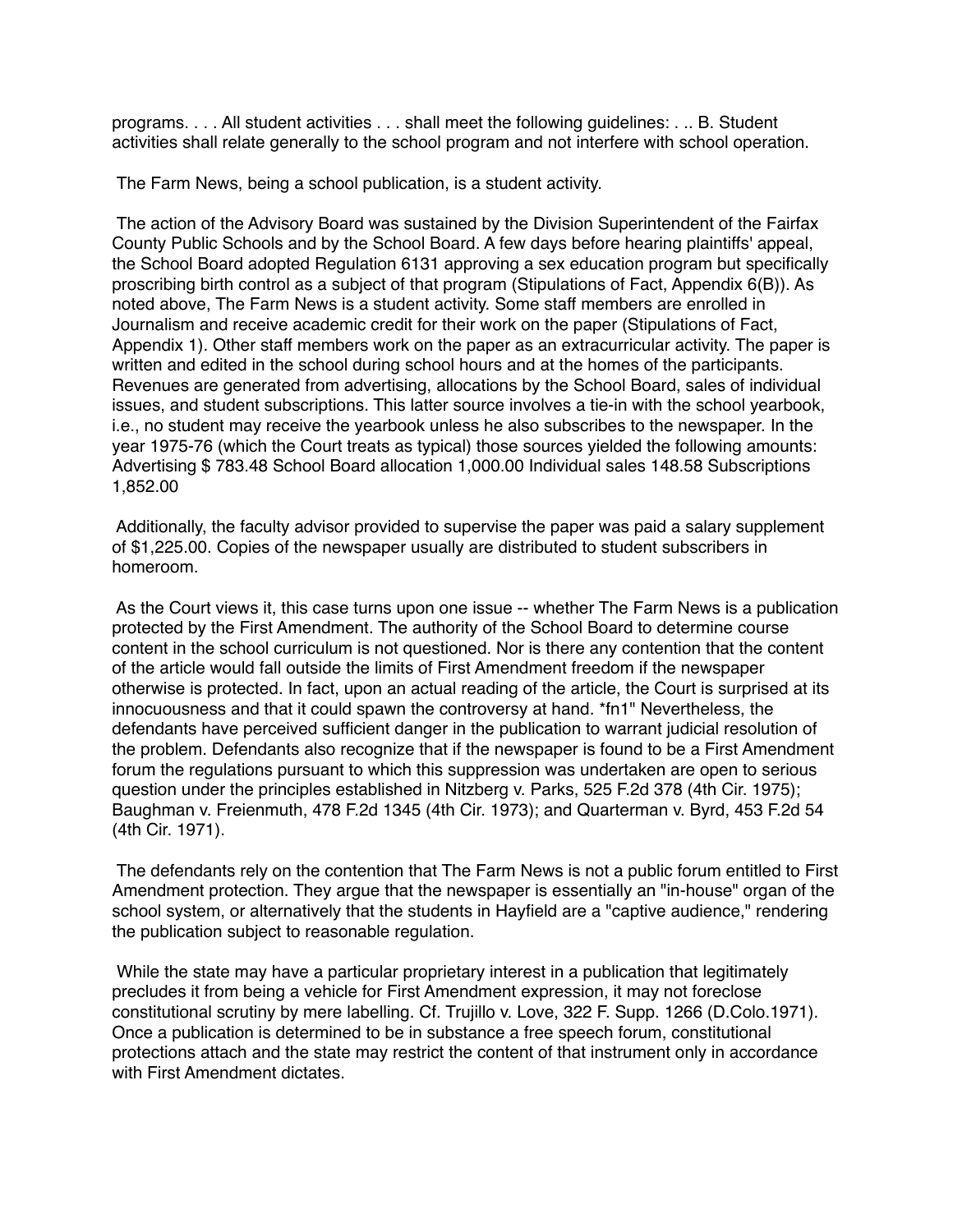The extent of state involvement in providing funding and facilities for The Farm News does not determine whether First Amendment rights are applicable. The language of Antonelli v. Hammond, 308 F. Supp. 1329 (D.Mass.1970), is persuasive.

We are well beyond the belief that any manner of state regulation is permissible simply because it involves an activity which is a part of the university structure and is financed with funds controlled by the administration. The state is not necessarily the unrestrained master of what it creates and fosters.

 Id. at 1337; accord, Bazaar v. Fortune, 476 F.2d 570, 574-75 (5th Cir.), modified en banc, 5 Cir., 489 F.2d 225 (1973) (per curiam), cert. denied, 416 U.S. 995, 94 S. Ct. 2409, 40 L. Ed. 2d 774 (1974). See Joyner v. Whiting, 477 F.2d 456, 460 (4th Cir. 1973).

 The defendants urge that this principle is inapposite because the cited decisions have arisen out of the college environment. They point out, and the Court does not dispute, that the "First Amendment rights of children are not 'co-extensive with those of adults.'" Quarterman, supra 453 F.2d at 58, quoting Tinker v. Des Moines Ind. Comm. Sch. Dist., 393 U.S. 503, 515, 89 S. Ct. 733, 21 L. Ed. 2d 731 (1969) (Stewart, J., concurring). Cf. Ginsberg v. New York, 390 U.S. 629, 88 S. Ct. 1274, 20 L. Ed. 2d 195 (1968). Further, the defendants assert the illogic of applying the First Amendment to a high school newspaper, conjuring up visions of irresponsible and uncontrollable publication.

 There are, however, two distinctions that invalidate these objections. While the scope of constitutional freedom may vary with the nature of the environment and the maturity of the individuals affected, the considerations governing the applicability of First Amendment analysis in the first instance do not change. Either the First Amendment is operative, or it is not. And if it is applicable, only then does the distinction between the extent to which speech is protected in colleges and in high schools become significant. \*fn2"

 Defendants' fears of irresponsible journalism are met first by the fact that no evidence of it has surfaced in the past or in the article here in question, nor has there been any demonstrated likelihood of it in the future. More significantly, defendants have failed to appreciate the very real distinction between what a private citizen and the state constitutionally may do with regard to limiting otherwise protected speech. See Bazaar, supra 476 F.2d at 574. The First Amendment mandate is directed toward state action, not private. As no contention has been made that the student editorial board of The Farm News acts as an agent of the state, the argument that the newspaper is powerless to control the content of its own publication is without merit. Irresponsible journalism may occur at some point in the future, but speculation is not a proper consideration in the decision of the case presently before the Court.

 Turning to the substantive question of whether The Farm News was established as a vehicle for expression, the Court finds, based upon the language in the RR-SSS concerning publications (Stipulations of Fact, Appendix 8 at 11-12) and upon review of articles published in the past by the newspaper without objection (Stipulations of Fact, Appendix 1(A)) that this instrument was conceived, established, and operated as a conduit for student expression on a wide variety of topics. It falls clearly within the parameters of the First Amendment.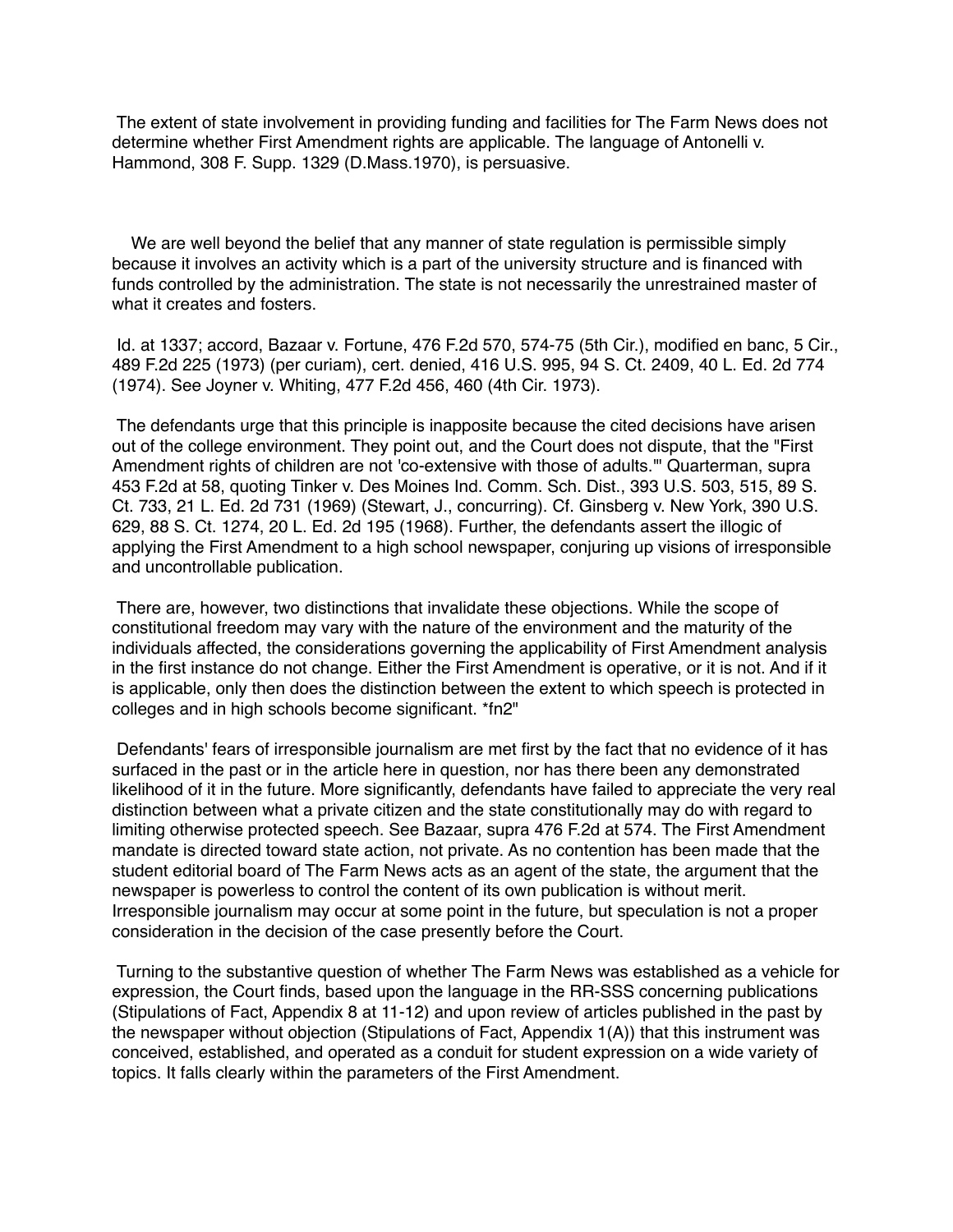The defendants have suggested, however, that the circumstances under which the newspaper is produced require an application of the "captive audience" principle most recently employed by the Supreme Court in Lehman v. City of Shaker Heights, 418 U.S. 298, 94 S. Ct. 2714, 41 L. Ed. 2d 770 (1974). There the Court focused upon the lack of free choice which effectively compelled the users of the city transit system to receive the messages displayed on the system's vehicles, and determined that no public forum existed. Reliance was placed upon Packer Corp. v. Utah, 285 U.S. 105, 52 S. Ct. 273, 76 L. Ed. 643 (1932), where Justice Brandeis observed that communication of this sort is "constantly before the eyes of observers on the streets and in street cars to be seen without the exercise of choice or volition on their part." Id. at 110, 52 S. Ct. at 274. But Justice Brandeis also distinguished "the case of newspapers and magazines [where] there must be some seeking by the one who is to see and read the advertisement." Id. From that standpoint, defendants' application of the "captive audience" concept appears untenable.

 The defendants have asserted, however, that the subscription tie-in with the yearbook, the distribution in home rooms, the official status of the newspaper, and peer pressure, coupled with mandatory attendance all combine to compel the student body's exposure to the contents of The Farm News. The Court is not persuaded that these circumstances establish the kind of captive audience that concerned the Lehman court. No substantive distinction can be drawn between the relative lack of choice in exposure to the communication in this case and that in Tinker. If anything, the students of Hayfield are less captive because they must act affirmatively to pick up the newspaper. In Tinker the non-protesting students were required to avert their eyes to avoid the message.

 Katz v. McAulay, 438 F.2d 1058 (2d Cir. 1971), cert. denied, 405 U.S. 933, 92 S. Ct. 930, 30 L. Ed. 2d 809 (1972), which the defendants cite as an application of the captive audience principle to the high school milieu, is not to the contrary. There the court was considering an interlocutory appeal from a denial of a preliminary injunction. The rules under which the school authorities acted appeared sufficiently precise to render plaintiffs' probability of success short of the threshold beyond which denial of a preliminary injunction becomes an abuse of discretion. The significance of the captive nature of the student audience to the Court was its tendency to amplify conduct to a level of material and substantial disruption. The Court did not hold, nor could it have held consistent with Tinker, that First Amendment rights in the school were extinguished by the mere fact of compulsory attendance.

 Finally defendants argue that to allow the students to publish this article would permit them to override the decision of the School Board not to include birth control in the sex education curriculum. As noted above, the Court does not question the authority of the School Board to prescribe course content. Further, while even under principles of liberal construction a considerable effort is required to find the questioned portions of the article instructional, the Court assumes that the article does contain information which, if it appeared in material used in a sex education course, would contravene the School Board's policy.

 A corollary of the finding that The Farm News was established as a vehicle for First Amendment expression and not as an official publication is that the newspaper cannot be construed objectively as an integral part of the curriculum offered at Hayfield. Cf. Bayer v. Kinzler, 383 F. Supp. 1164 (E.D.N.Y.1974), aff'd. without opinion, 515 F.2d 504 (2d Cir. 1975). Rather, it occupies a position more akin to the school library where more extensive and explicit information on birth control philosophy and methodology is available. (Stipulations of Fact,